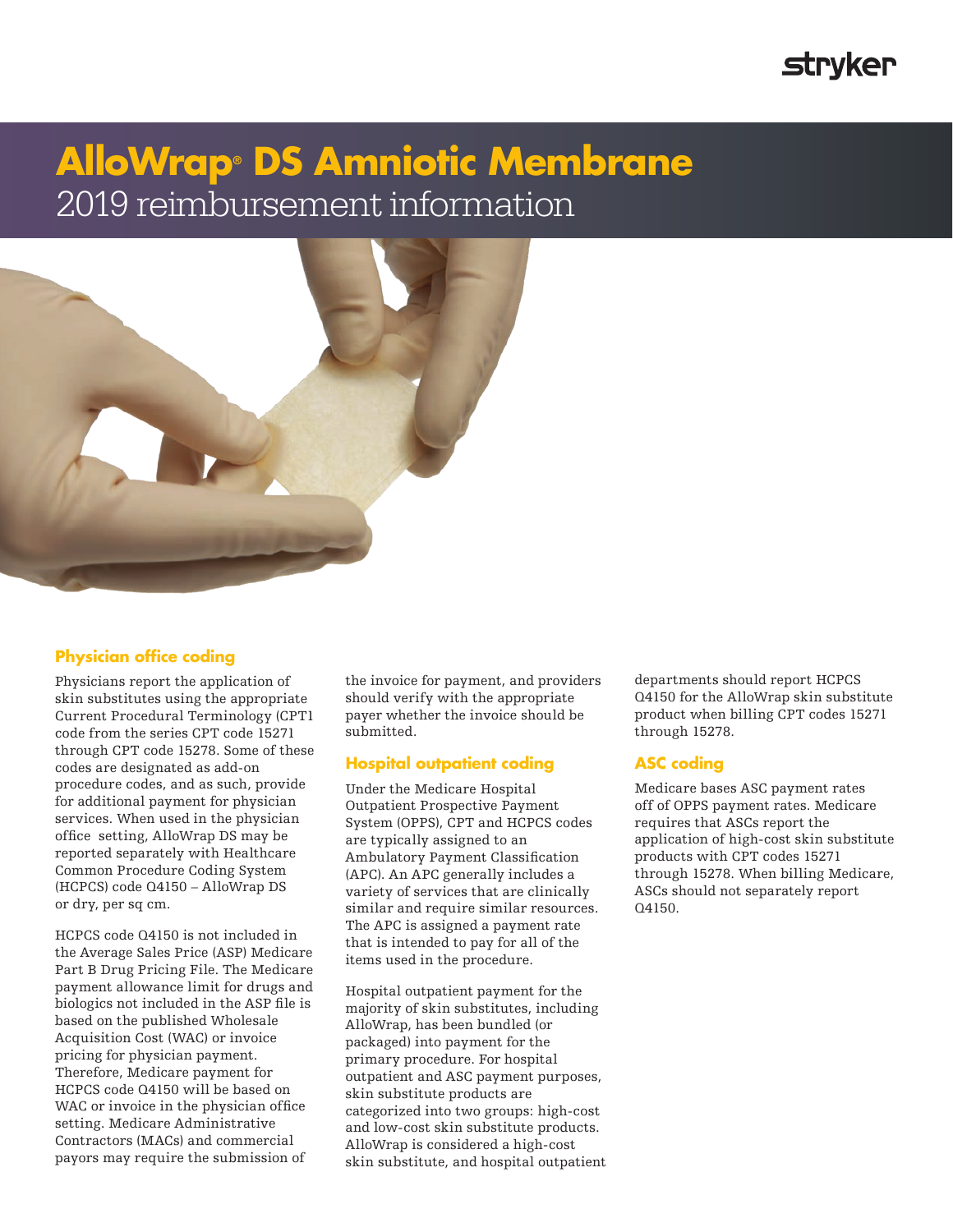### **2019 Coding and Medicare payment for high-cost skin substitute procedures**

| <b>CPT</b><br>code | <b>Descriptor</b>                                                                                                                                                                                                                                                                                                                                                                                                                 | <b>Physician</b><br>payment (Non-<br>facility) <sup>3</sup> | <b>Physician</b><br>payment<br>(Facility) <sup>2</sup> | <b>Hospital</b><br><b>Outpatient</b><br>Payment <sup>3</sup> | <b>ASC Payment<sup>3</sup></b> |
|--------------------|-----------------------------------------------------------------------------------------------------------------------------------------------------------------------------------------------------------------------------------------------------------------------------------------------------------------------------------------------------------------------------------------------------------------------------------|-------------------------------------------------------------|--------------------------------------------------------|--------------------------------------------------------------|--------------------------------|
| 15271              | Application of skin substitute graft to trunk, arms,<br>legs, total wound surface area up to 100 sq cm; first<br>25 sq cm or less wound surface area                                                                                                                                                                                                                                                                              | \$149.20                                                    | \$87.21                                                | \$1,548.96                                                   | \$797.93                       |
| $15272+$           | Application of skin substitute graft to trunk, arms,<br>legs, total wound surface area up to 100 sq cm;<br>each additional 25 sq cm wound surface area, or<br>part thereof (List separately in addition to code for<br>primary procedure)                                                                                                                                                                                         | \$27.39                                                     | \$18.02                                                | Bundled into payment for CPT 15271                           |                                |
| 15273              | Application of skin substitute graft to trunk, arms,<br>legs, total wound surface area greater than or equal<br>to 100 sq cm; first 100 sq cm wound surface area, or<br>1% of body area of infants and children                                                                                                                                                                                                                   | \$314.62                                                    | \$210.47                                               | \$2,766.13                                                   | \$1,424.94                     |
| $15274+$           | Application of skin substitute graft to trunk, arms,<br>legs, total wound surface area greater than or equal<br>to 100 sq cm; each additional 100 sq cm wound<br>surface area, or part thereof, or each additional $1\%$<br>of body area of infants and children, or part thereof<br>each additional 25 sq cm wound surface area, or<br>part thereof (List separately in addition to code for<br>primary procedure)               | \$77.48                                                     | \$47.93                                                | Bundled into payment for CPT 15273                           |                                |
| 15275              | Application of skin substitute graft to face, scalp,<br>eyelids, mouth, neck, ears, orbits, genitalia, hands,<br>feet, and/or multiple digits, total wound surface<br>area up to 100 sq cm; first 25 sq cm or less wound<br>surface area                                                                                                                                                                                          | \$157.49                                                    | \$98.75                                                | \$1,548.96                                                   | \$797.93                       |
| $15276+$           | Application of skin substitute graft to face, scalp,<br>eyelids, mouth, neck, ears, orbits, genitalia, hands,<br>feet, and/or multiple digits, total wound surface area<br>up to 100 sq cm; each additional 25 sq cm wound<br>surface area, as part thereof (List separately in<br>addition to code for primary procedure)                                                                                                        | \$35.32                                                     | \$26.31                                                | Bundled into payment for CPT 15275                           |                                |
| 15277              | Application of skin substitute graft to face, scalp,<br>eyelids, mouth, neck, ears, orbits, genitalia, hands,<br>feet, and/or multiple digits, total wound surface<br>area up to 100 sq cm; each additional 100 sq cm or<br>less wound surface area, or part thereof, or each<br>additional 1% of body area of infants and children,<br>or part thereof (List separately in addition to code<br>for primary procedure)            | \$44.17                                                     | \$237.86                                               | \$1,548.96                                                   | \$797.93                       |
| $15278+$           | Application of skin substitute graft to face, scalp,<br>eyelids, mouth, neck, ears, orbits, genitalia, hands,<br>feet, and/or multiple digits, total wound surface area<br>greater than or equal to 100 sq cm; each additional<br>100 sq cm wound surface area, or part thereof,<br>or each additional 1% of body area of infants and<br>children, or part thereof (List separately in addition<br>to code for primary procedure) | \$91.54                                                     | \$59.82                                                | Bundled into payment for CPT 15277                           |                                |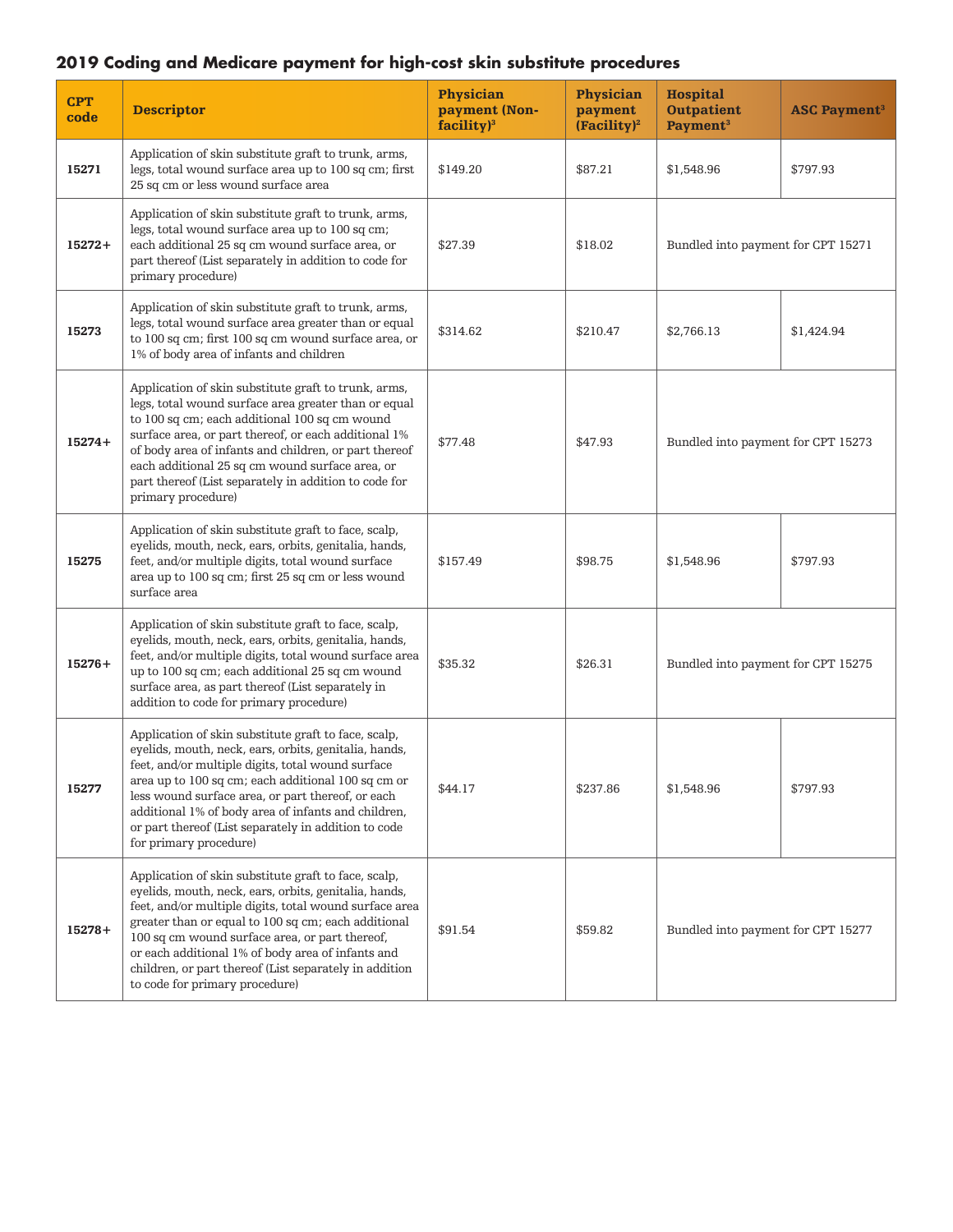### **2019 HCPCS summary for AlloWrap DS**

| <b>HCPCS</b> code | <b>Descriptor</b>             |
|-------------------|-------------------------------|
| Q4150             | AlloWrap DS or dry, per sq cm |

#### Notes:

Payment rates to individual healthcare providers will vary based on geographic location, compliance with reporting quality measures, and type of facility, among other things. For more information regarding coding and billing for skin substitutes, see Medicare Claims Processing Manual – Chapter 17 – Drugs and Biologicals, rev. 9-1-17, available at http://www.cms.gov/Regulations-and-Guidance/Guidance/"www.cms.gov/Regulations-and-Guidance/Guidance/ Manuals/ Downloads/clm104c17.pdf.

#### References:

- 1. Current Procedural Terminology (CPT) is a registered trademark of the American Medical Association (AMA). Copyright 2019 AMA. All rights reserved.
- 2. 2019 CMS PFS Final Rule, Addendum B (available on CMS website), 83 Fed. Reg. 226 (Nov. 23, 2018).
- 3. 2019 CMS OPPS and ASC Final Rule, Addenda AA and B (available on CMS website), 83 Fed. Reg. 225 (Nov. 21, 2018), and Correction Notice, 83 Fed. Reg. 248 (Dec. 28, 2018).